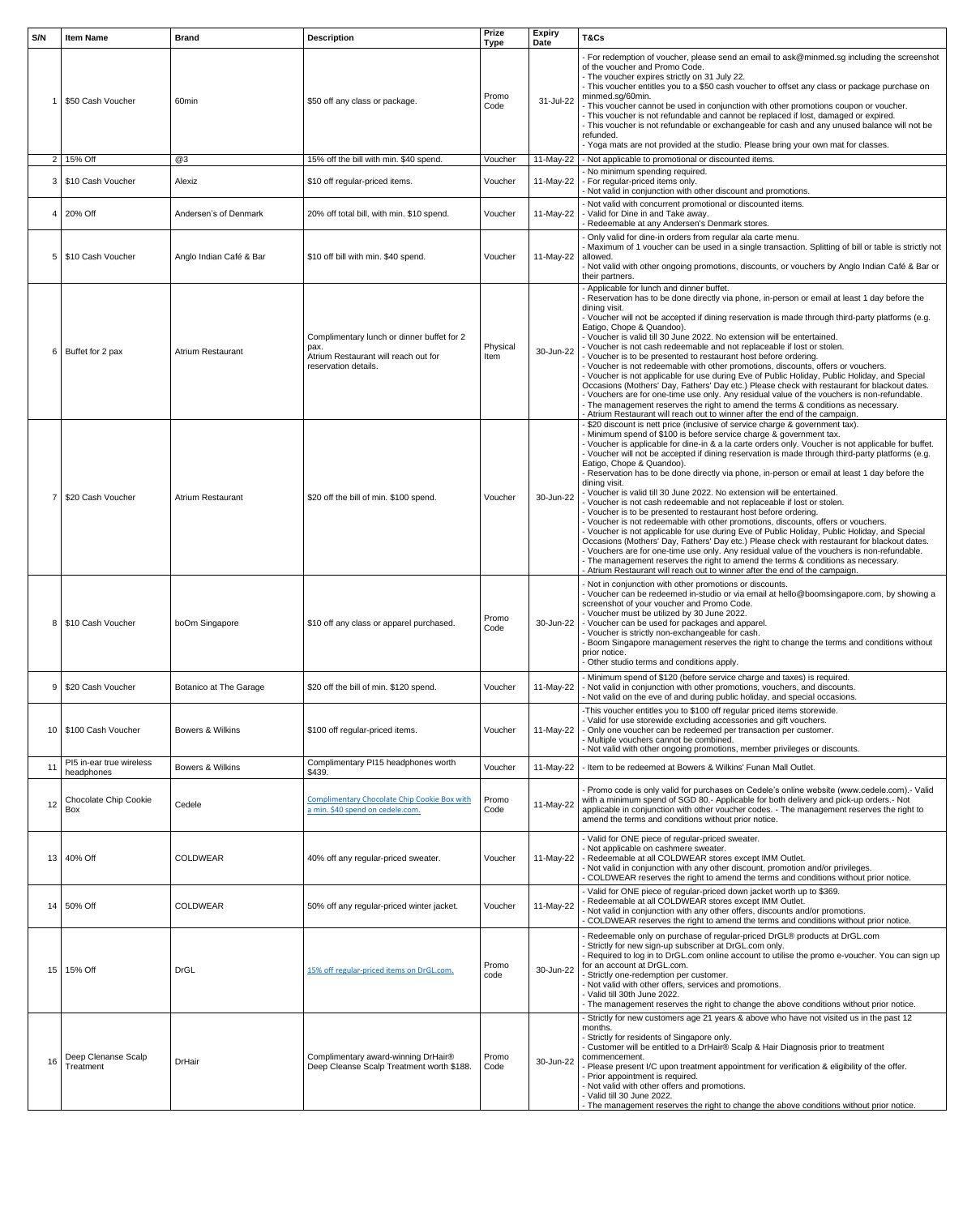|    |                                           |                                     |                                                                                                                |                  |                         | - Strictly for new customers age 21 years & above who have not visited us in the past 12                                                                                                                                                                                                                                                                                                                                                                                                                                                                                                                                                                                                                                                                                                                                                                                                                                                                                                                                                                                                                                                        |
|----|-------------------------------------------|-------------------------------------|----------------------------------------------------------------------------------------------------------------|------------------|-------------------------|-------------------------------------------------------------------------------------------------------------------------------------------------------------------------------------------------------------------------------------------------------------------------------------------------------------------------------------------------------------------------------------------------------------------------------------------------------------------------------------------------------------------------------------------------------------------------------------------------------------------------------------------------------------------------------------------------------------------------------------------------------------------------------------------------------------------------------------------------------------------------------------------------------------------------------------------------------------------------------------------------------------------------------------------------------------------------------------------------------------------------------------------------|
| 17 | <b>Lift Skin Treatment</b>                | <b>DrSpa</b>                        | Complimentary award-winning DrSpa® Lift<br>Skin Treatment worth \$320.                                         | Promo<br>Code    | 30-Jun-22               | months.<br>- Strictly for residents of Singapore only.<br>- Customer will be entitled to a DrSpa® Skin Diagnosis prior to treatment commencement.<br>- Please present I/C upon treatment appointment for verification & eligibility of the offer.<br>- Prior appointment is required.<br>- Not valid with other offers and promotions.<br>- Valid till 30 June 2022.<br>- The management reserves the right to change the above conditions without prior notice.                                                                                                                                                                                                                                                                                                                                                                                                                                                                                                                                                                                                                                                                                |
|    | 18 20% Off                                | Georges                             | 20% off the bill with min. \$50 spend.                                                                         | Voucher          |                         | - Available at the following DrSpa® outlets<br>11-May-22   Not valid in conjunction with concurrent promotional or discounted items.                                                                                                                                                                                                                                                                                                                                                                                                                                                                                                                                                                                                                                                                                                                                                                                                                                                                                                                                                                                                            |
|    | 19   \$50 Cash Voucher                    | <b>GROHE</b>                        | \$50 off exclusively at GROHE Gallery, on<br><b>GROHE Spa Colours Collection.</b>                              | Voucher          | 11-May-22               | - This voucher can only be redeemed at GROHE Gallery (24 Mohd Sultan Road, Singapore<br>239012), starting from 1 Apr 22.<br>- This voucher entitles the customer to enjoy S\$50 off any one item (except spare parts) from<br>the GROHE Spa Colours Collection.<br>- Only one voucher may be used in a single visit. Splitting of invoices is strictly prohibited.<br>- This voucher shall not be used in conjunction with any other in-store promotion, offer or<br>discount. This voucher is also not valid for any orders placed prior to the presentation of this<br>voucher.<br>- In the event of any dispute, the decision of LIXIL International Pte Ltd shall be final.<br>- LIXIL International Pte Ltd shall not be liable for any claims, demands, losses, costs, expenses<br>and/or liabilities of any kind whatsoever, arising from or in connection with this voucher, the<br>purchase of any product(s) using this voucher and/or any dispute related thereto.<br>- LIXIL International Pte Ltd reserves the right, at its sole discretion, to vary and/or amend these<br>terms and conditions at any time without prior notice. |
|    | 20   \$20 Cash Voucher                    | Harvey Norman                       | Complimentary \$20 cash voucher.                                                                               | Voucher          | 11-May-22 $ $ refunded. | - This \$20 cash voucher can be claimed only at Harvey Norman's Millenia Walk outlet.<br>- Voucher is not exchangeable for cash or credit. Any unused value of the voucher cannot be<br>- Harvey Norman management reserves the right to amend the terms and conditions without<br>prior notice. In the event of any dispute, Harvey Norman's decision shall be final.                                                                                                                                                                                                                                                                                                                                                                                                                                                                                                                                                                                                                                                                                                                                                                          |
|    | 21   \$10 Cash Voucher                    | <b>Her Velvet Vase</b>              | \$10 off your purchase.                                                                                        | Voucher          | 11-May-22               | - Voucher is not applicable to backorders and moodbox.<br>- Voucher cannot be used in conjunction with other vouchers or promotions.<br>- Voucher can be redeemed at any HVV retail stores.                                                                                                                                                                                                                                                                                                                                                                                                                                                                                                                                                                                                                                                                                                                                                                                                                                                                                                                                                     |
|    | 22   Trial Class                          | Jal Yoga                            | Complimentary trial class (excluding Aeriel<br>Yoga and Barre).                                                | Promo<br>Code    | 31-Jul-22               | - To redeem the voucher, contact Jal Yoga at WhatsAppp +65 9181 4020 or email<br>info@jalyoga.com.sg, and provide the screenshot of your voucher and unique promo code, by<br>20 May 22. - Voucher is valid till 31 July 2022. - This reward is valid for new Jal Yoga members<br>and can only be redeemed once per person. - This reward can be redeemed at any Jal Yoga<br>studio. - This reward cannot be redeemed for Aerial Yoga and Barre classes. - Class booking<br>process to adhere to Jal Yoga's policy. - Not valid in conjunction with other discounts,<br>promotions, or vouchers. - This reward is non-refundable, non-transferable, and non-<br>exchangeable for cash or in-kind. - In the event of any disputes, Jal Yoga reserves the right to<br>make the final decision. - Jal Yoga reserves the right to amend the terms and conditions at any<br>time without prior notice.                                                                                                                                                                                                                                               |
|    | 23 3 Classes at \$29                      | Jal Yoga                            | Purchase 3 classes at \$29 (U.P. \$135).                                                                       | Promo<br>Code    |                         | - To redeem the voucher, contact Jal Yoga at WhatsAppp +65 9181 4020 or email<br>info@jalyoga.com.sg, and provide the screenshot of your voucher and unique promo code, by<br>20 May 22.<br>- Voucher is valid till 31 July 2022.<br>- This reward is valid for new Jal Yoga members and can only be redeemed once per person.<br>- This reward can be redeemed at any Jal Yoga studio.<br>31-Jul-22   - Redemption of the 3 classes must be completed within 3 months from the date of redemption<br>of this reward.<br>- Class booking process to adhere to Jal Yoga's policy.<br>- Not valid in conjunction with other discounts, promotions, or vouchers.<br>- This reward is non-refundable, non-transferable, and non-exchangeable for cash or in-kind.<br>- In the event of any disputes, Jal Yoga reserves the right to make the final decision.<br>- Jal Yoga reserves the right to amend the terms and conditions at any time without prior notice.                                                                                                                                                                                   |
|    | 24   Digital Weighing Scale               | <b>JVD</b>                          | Digital weighing scale, with LCD display,<br>automatic, silver chrome, non slip frosted<br>top.                | Voucher          | 11-May-22               | - Item to be redeemed directly at JVD showroom at Victory Building, 110 Geylang Lorong 23<br>#04-01, Singapore 388401<br>- Collection time: Mondays to Fridays, 9.00 am to 5.30pm excluding public holidays<br>- Kindly check all items during redemption. Items redeemed are not exchangeable and cannot<br>be exchanged for cash<br>- In the event the item of redemption is out of stock, the management of JVD reserves the right<br>to offer another item of similar value.                                                                                                                                                                                                                                                                                                                                                                                                                                                                                                                                                                                                                                                                |
| 25 | Fiesta Double-Side Round<br><b>Mirror</b> | <b>JVD</b>                          | 200mm diameter round mirror, desktop,<br>double side, one side normal, the other side<br>with 3X magnification | Voucher          |                         | - Item to be redeemed directly at JVD showroom at Victory Building, 110 Geylang Lorong 23<br>#04-01, Singapore 388401<br>- Collection time: Mondays to Fridays, 9.00 am to 5.30pm excluding public holidays<br>11-May-22   - Kindly check all items during redemption. Items redeemed are not exchangeable and cannot<br>be exchanged for cash<br>- In the event the item of redemption is out of stock, the management of JVD reserves the right<br>to offer another item of similar value.                                                                                                                                                                                                                                                                                                                                                                                                                                                                                                                                                                                                                                                    |
| 26 | <b>JVD Trustee Plus Safe</b>              | <b>JVD</b>                          | Trustee Plus, H200XW420XD370mm, code<br>locking, inside light, White, V2.                                      | Voucher          | 11-May-22               | - Item to be redeemed directly at JVD showroom at Victory Building, 110 Geylang Lorong 23<br>#04-01, Singapore 388401<br>- Collection time: Mondays to Fridays, 9.00 am to 5.30pm excluding public holidays<br>- Kindly check all items during redemption. Items redeemed are not exchangeable and cannot<br>be exchanged for cash<br>- In the event the item of redemption is out of stock, the management of JVD reserves the right<br>to offer another item of similar value.                                                                                                                                                                                                                                                                                                                                                                                                                                                                                                                                                                                                                                                                |
| 27 | 20% Off                                   | Kenko Wellness Spa &<br>Reflexology | 20% off a-la-carte services.                                                                                   | Promo<br>Code    |                         | - Present the screenshot of this 20% Off Voucher at any of the KENKO Wellness Spa &<br>Reflexology outlets together with your unique Promo Code.<br>- No minimum spend is required. This Voucher cannot be used to purchase spa packages or<br>promotional services.<br>- It is advisable to make an appointment which is subjected to availability. Visit<br>www.kenko.com.sg for more information.<br>31-Dec-22   - Voucher is non-refundable, non-replaceable and non-redeemable for cash.<br>- Voucher is valid till 31 Dec 22. Strictly NO extension of Voucher once it passes validity period.<br>- All terms and conditions are subjected to change without prior notice.<br>- In the event of any dispute, Management of KENKO Wellness Spa & Reflexology reserves the<br>right to make the final decision.<br>- All decisions made by the Management of KENKO Wellness Spa & Reflexology are final and<br>non-negotiable                                                                                                                                                                                                               |
| 28 | 15% Off                                   | Klosh                               | 15% off regular-priced items with a minimum<br>spend of \$30.                                                  | Voucher          | 11-May-22               | - Minimum spend of \$30 in-store.<br>- Valid for Klosh's Jewel Changi Airport Store only.<br>Only applicable for regular-priced items<br>Cannot be used in conjunction with other vouchers.                                                                                                                                                                                                                                                                                                                                                                                                                                                                                                                                                                                                                                                                                                                                                                                                                                                                                                                                                     |
| 29 | Google Nest Mini                          | Google                              |                                                                                                                | Physical<br>Item | <b>NA</b>               | - Kris+ will reach out to the winner within 30 days after the conclusion of the campaign.<br>- Item will be delivered to the address the winner provides.<br>- Any additional costs incurred for failure of delivery or redelivery will be borne by the recipient.                                                                                                                                                                                                                                                                                                                                                                                                                                                                                                                                                                                                                                                                                                                                                                                                                                                                              |
|    | 30   Dyson Fan                            | Dyson                               |                                                                                                                | Physical<br>Item | <b>NA</b>               | - Kris+ will reach out to the winner within 30 days after the conclusion of the campaign.<br>- Item will be delivered to the address the winner provides.<br>- Any additional costs incurred for failure of delivery or redelivery will be borne by the recipient.<br>- Kris+ will reach out to the winner within 30 days after the conclusion of the campaign. - Item                                                                                                                                                                                                                                                                                                                                                                                                                                                                                                                                                                                                                                                                                                                                                                          |
|    | 31   Nintendo Switch (OLED)               | Nintendo                            |                                                                                                                | Physical<br>Item | <b>NA</b>               | will be delivered to the address the winner provides. - Any additional costs incurred for failure of<br>delivery or redelivery will be borne by the recipient.<br>- Kris+ will reach out to the winner within 30 days after the conclusion of the campaign.                                                                                                                                                                                                                                                                                                                                                                                                                                                                                                                                                                                                                                                                                                                                                                                                                                                                                     |
|    | 32   AirPods Pro                          | Apple                               |                                                                                                                | Physical<br>Item | <b>NA</b>               | - Item will be delivered to the address the winner provides.<br>- Any additional costs incurred for failure of delivery or redelivery will be borne by the recipient.<br>- Kris+ will reach out to the winner within 30 days after the conclusion of the campaign.                                                                                                                                                                                                                                                                                                                                                                                                                                                                                                                                                                                                                                                                                                                                                                                                                                                                              |
|    | 33   Razer Ornata V2                      | Razer                               |                                                                                                                | Physical<br>Item | <b>NA</b>               | - Item will be delivered to the address the winner provides.<br>- Any additional costs incurred for failure of delivery or redelivery will be borne by the recipient.                                                                                                                                                                                                                                                                                                                                                                                                                                                                                                                                                                                                                                                                                                                                                                                                                                                                                                                                                                           |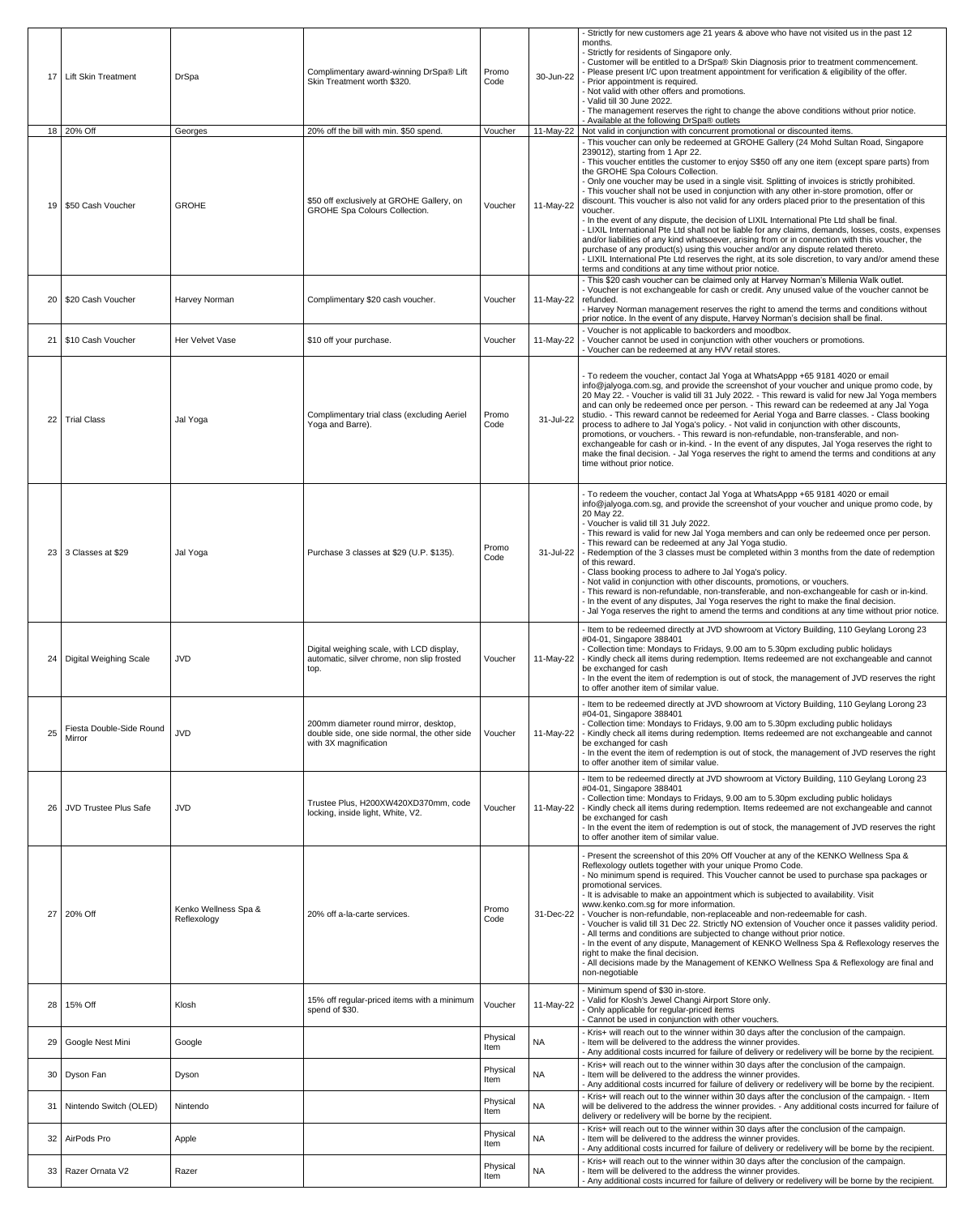| 34 | Jabra Elite 85t                                     | Jabra               |                                                            | Physical<br>Item | <b>NA</b> | - Kris+ will reach out to the winner within 30 days after the conclusion of the campaign.<br>- Item will be delivered to the address the winner provides.<br>- Any additional costs incurred for failure of delivery or redelivery will be borne by the recipient.                                                                                                                                                                                                                                                                                                                                                                                                                                                                                                                                                                                                                                                                                                                                                                                                                                                                                                                                                                                                                                                                                                                                                                                                                                                                                                                                                                                                                                                                                                     |
|----|-----------------------------------------------------|---------------------|------------------------------------------------------------|------------------|-----------|------------------------------------------------------------------------------------------------------------------------------------------------------------------------------------------------------------------------------------------------------------------------------------------------------------------------------------------------------------------------------------------------------------------------------------------------------------------------------------------------------------------------------------------------------------------------------------------------------------------------------------------------------------------------------------------------------------------------------------------------------------------------------------------------------------------------------------------------------------------------------------------------------------------------------------------------------------------------------------------------------------------------------------------------------------------------------------------------------------------------------------------------------------------------------------------------------------------------------------------------------------------------------------------------------------------------------------------------------------------------------------------------------------------------------------------------------------------------------------------------------------------------------------------------------------------------------------------------------------------------------------------------------------------------------------------------------------------------------------------------------------------------|
| 35 | 2 Mystery Topping                                   | llaollao            | 2 complimentary toppings with an apple<br>purchased.       | Voucher          | 11-May-22 | - Limited to 60 redemptions per day per store on while stocks last basis.<br>Not valid in conjunction with other promotional or discounted items.                                                                                                                                                                                                                                                                                                                                                                                                                                                                                                                                                                                                                                                                                                                                                                                                                                                                                                                                                                                                                                                                                                                                                                                                                                                                                                                                                                                                                                                                                                                                                                                                                      |
|    | 36   Complimentary doughnut                         | <b>Krispy Kreme</b> | Complimentary doughnut for 5 doughnuts<br>purchased.       | Voucher          | 11-May-22 | - Limited to 60 redemptions per day per store on while stocks last basis.<br>- Not valid in conjunction with other promotional or discounted items.                                                                                                                                                                                                                                                                                                                                                                                                                                                                                                                                                                                                                                                                                                                                                                                                                                                                                                                                                                                                                                                                                                                                                                                                                                                                                                                                                                                                                                                                                                                                                                                                                    |
| 37 | \$10-promo code                                     | KrisShop            | \$10 off with minimum \$100 spend on<br>KrisShop.com       | Promo<br>Code    |           | - Minimum spend of \$100 is required.<br>- Promo code can be redeemed on online on KrisShop.com and are valid for 3 months from the<br>10-Jul-22 date of issuance.<br>- Please refer to the full KrisShop promo code T&Cs for the #CouponMania game here:<br>https://www.krisshop.com/en/store/couponmania/terms                                                                                                                                                                                                                                                                                                                                                                                                                                                                                                                                                                                                                                                                                                                                                                                                                                                                                                                                                                                                                                                                                                                                                                                                                                                                                                                                                                                                                                                       |
| 38 | Paper Bunny Pouch                                   | KrisShop            |                                                            | Physical<br>Item | <b>NA</b> | - Kris+ will reach out to the winner within 30 days after the conclusion of the campaign.<br>- Item will be delivered to the address the winner provides.<br>- Any additional costs incurred for failure of delivery or redelivery will be borne by the recipient.                                                                                                                                                                                                                                                                                                                                                                                                                                                                                                                                                                                                                                                                                                                                                                                                                                                                                                                                                                                                                                                                                                                                                                                                                                                                                                                                                                                                                                                                                                     |
| 39 | Singapore Airlines 4-in-1<br>Journal Set by Collins | KrisShop            |                                                            | Physical<br>Item | <b>NA</b> | - Kris+ will reach out to the winner within 30 days after the conclusion of the campaign.<br>- Item will be delivered to the address the winner provides.<br>- Any additional costs incurred for failure of delivery or redelivery will be borne by the recipient.                                                                                                                                                                                                                                                                                                                                                                                                                                                                                                                                                                                                                                                                                                                                                                                                                                                                                                                                                                                                                                                                                                                                                                                                                                                                                                                                                                                                                                                                                                     |
| 40 | Singapore Airlines Dath<br>Cup by Collins           | KrisShop            |                                                            | Physical<br>Item | <b>NA</b> | - Kris+ will reach out to the winner within 30 days after the conclusion of the campaign.<br>- Item will be delivered to the address the winner provides.<br>- Any additional costs incurred for failure of delivery or redelivery will be borne by the recipient.                                                                                                                                                                                                                                                                                                                                                                                                                                                                                                                                                                                                                                                                                                                                                                                                                                                                                                                                                                                                                                                                                                                                                                                                                                                                                                                                                                                                                                                                                                     |
| 41 | \$30 e-Voucher                                      | KrisShop            | \$30 off your KrisShop order from KrisShop.com             | Physical<br>Item | 30-Nov-22 | - Kris+ will reach out to the winner within 30 days after the conclusion of the campaign.<br>E-Voucher can be redeemed on online on KrisShop.com and are valid for 6 months from the<br>date of issuance.<br>- Please refer to the full KrisShop e-Voucher and promo code T&Cs for the #CouponMania<br>here: https://www.krisshop.com/en/store/couponmania/terms                                                                                                                                                                                                                                                                                                                                                                                                                                                                                                                                                                                                                                                                                                                                                                                                                                                                                                                                                                                                                                                                                                                                                                                                                                                                                                                                                                                                       |
| 42 | <b>Batik Flora Reed Diffuser</b>                    | KrisShop            |                                                            | Physical<br>Item | <b>NA</b> | - Kris+ will reach out to the winner within 30 days after the conclusion of the campaign.<br>- Item will be delivered to the address the winner provides.<br>- Any additional costs incurred for failure of delivery or redelivery will be borne by the recipient.                                                                                                                                                                                                                                                                                                                                                                                                                                                                                                                                                                                                                                                                                                                                                                                                                                                                                                                                                                                                                                                                                                                                                                                                                                                                                                                                                                                                                                                                                                     |
| 43 | Precious Moment®<br>Singapore Girl Doll             | KrisShop            |                                                            | Physical<br>Item | <b>NA</b> | - Kris+ will reach out to the winner within 30 days after the conclusion of the campaign.<br>- Item will be delivered to the address the winner provides.<br>- Any additional costs incurred for failure of delivery or redelivery will be borne by the recipient.                                                                                                                                                                                                                                                                                                                                                                                                                                                                                                                                                                                                                                                                                                                                                                                                                                                                                                                                                                                                                                                                                                                                                                                                                                                                                                                                                                                                                                                                                                     |
|    | 44 Tokidoki bag                                     | KrisShop            |                                                            | Physical<br>Item | <b>NA</b> | - Kris+ will reach out to the winner within 30 days after the conclusion of the campaign.<br>- Item will be delivered to the address the winner provides.<br>- Any additional costs incurred for failure of delivery or redelivery will be borne by the recipient.                                                                                                                                                                                                                                                                                                                                                                                                                                                                                                                                                                                                                                                                                                                                                                                                                                                                                                                                                                                                                                                                                                                                                                                                                                                                                                                                                                                                                                                                                                     |
|    | 45   \$100 e-Voucher                                | KrisShop            | \$100 off your KrisShop order from KrisShop.com            | Physical         |           | - Kris+ will reach out to the winner within 30 days after the conclusion of the campaign.<br>E-Voucher can be redeemed on online on KrisShop.com and are valid for 6 months from the<br>30-Nov-22 date of issuance.                                                                                                                                                                                                                                                                                                                                                                                                                                                                                                                                                                                                                                                                                                                                                                                                                                                                                                                                                                                                                                                                                                                                                                                                                                                                                                                                                                                                                                                                                                                                                    |
|    |                                                     |                     |                                                            | Item             |           | - Please refer to the full KrisShop e-Voucher and promo code T&Cs for the #CouponMania<br>here: https://www.krisshop.com/en/store/couponmania/terms                                                                                                                                                                                                                                                                                                                                                                                                                                                                                                                                                                                                                                                                                                                                                                                                                                                                                                                                                                                                                                                                                                                                                                                                                                                                                                                                                                                                                                                                                                                                                                                                                    |
|    | 46   SIA Mahjong Set                                | KrisShop            |                                                            | Physical<br>Item | <b>NA</b> | - Kris+ will reach out to the winner within 30 days after the conclusion of the campaign.<br>- Item will be delivered to the address the winner provides.<br>- Any additional costs incurred for failure of delivery or redelivery will be borne by the recipient.                                                                                                                                                                                                                                                                                                                                                                                                                                                                                                                                                                                                                                                                                                                                                                                                                                                                                                                                                                                                                                                                                                                                                                                                                                                                                                                                                                                                                                                                                                     |
| 47 | 60-min Swedish Body<br>Massage                      | LifeSpa             | Complimentary 60-min Swedish Body<br>Massage worth \$150.  | Promo<br>code    |           | • Advance reservation required, subject to availability • Please email to booking@lifespa.com.sg or<br>call/whatsapp preferred spa outlet, and quote your ungiue Promo Code when making appointment •<br>Please show the screenshot of this voucher and Promo Code during the day of appointment. • Session is<br>to be redeemed by 31 Jul 22. • For a customised body massage, top up \$15 nett for a choice of Green<br>Leaves, Fig Seed, Mandarin or Tiara essential oils to address your specific needs. • Valid for<br>Singaporeans, PRS and holders of Employment, S and Dependent Passes • Valid for male and female<br>customers aged 23 years and above • Not valid for existing customers of LifeSpa• Present NRIC/FIN and<br>prize notification at the point of redemption • Limited to one prize redemption per customer. • Please<br>31-Jul-22   arrive 10 minutes before scheduled appointment to avoid reduced treatment time. • This prize is non<br>transferrable nor exchangeable for cash or in kind • Not valid with other on-going promotional offers and<br>discounts • LifeSpa reserves the right to vary the terms and conditions of this prize without prior notice •<br>LifeSpa Outlets1) Level 11, Orchard Gateway @ Emerald Tel: 6737 6766 / Whatsapp: 9231 5084Opening<br>Hours: Monday, Wednesday to Friday: 10 am to 10 pm (Close on Tuesday)Saturday, Sunday & PH: 10 am<br>to 7 pm 2) Level 4 Executive Wing, Carlton Hotel Tel: 6337 6339/ Whatsapp: 9171 3143Opening Hours:<br>Monday to Friday: 10 am to 10 pm Saturday & PH: 10 am to 7 pm (Close on Sunday)3) Level 5 Premier<br>Wing, Carlton Hotel Tel: 6339 6966/ Whatsapp: 9726 0167 Opening Hours: Monday to Friday: 10 am to<br>10 pm Saturday, Sunday & PH: 10 am to 7 pm |
|    | 48   \$100 Spa Voucher                              | LifeSpa             | \$100 off ala carte facial treatments or body<br>massages. | Promo<br>code    |           | • Advance reservation required, subject to availability<br>• Please email to booking@lifespa.com.sg or call/whatsapp preferred spa outlet and quote your<br>unqiue Promo Code when making appointment<br>• Please show the screenshot of this voucher and Promo Code during the day of appointment.<br>• Only for ala carte facial treatments or body massages<br>· Session is to be utilized by 31 Jul 22.<br>• Valid for Singaporeans, PRS and holders of Employment, S and Dependent Passes<br>• Valid for male and female customers aged 23 years and above<br>• Present NRIC/FIN and prize notification at the point of redemption<br>• Accumulation of vouchers not allowed and limited to one prize voucher redemption per<br>customer<br>. Please arrive 10 minutes before scheduled appointment to avoid reduced treatment time.<br>• This prize is non transferrable nor exchangeable for cash or in kind<br>. Not valid with other ongoing promotional offers and discounts<br>. LifeSpa reserves the right to vary the terms and conditions of this prize without prior notice.<br>31-Jul-22   • LifeSpa Outlets<br>1) Level 11, Orchard Gateway @ Emerald<br>Tel: 6737 6766 / Whatsapp: 9231 5084<br><b>Opening Hours:</b><br>Monday, Wednesday to Friday: 10 am to 10 pm (Close on Tuesday)<br>Saturday, Sunday & PH: 10 am to 7 pm<br>2) Level 4 Executive Wing, Carlton Hotel<br>Tel: 6337 6339/ Whatsapp: 9171 3143<br><b>Opening Hours:</b><br>Monday to Friday: 10 am to 10 pm<br>Saturday & PH: 10 am to 7 pm (Close on Sunday)<br>3) Level 5 Premier Wing, Carlton Hotel<br>Tel: 6339 6966/ Whatsapp: 9726 0167<br><b>Opening Hours:</b><br>Monday to Friday: 10 am to 10 pm<br>Saturday, Sunday & PH: 10 am to 7 pm                              |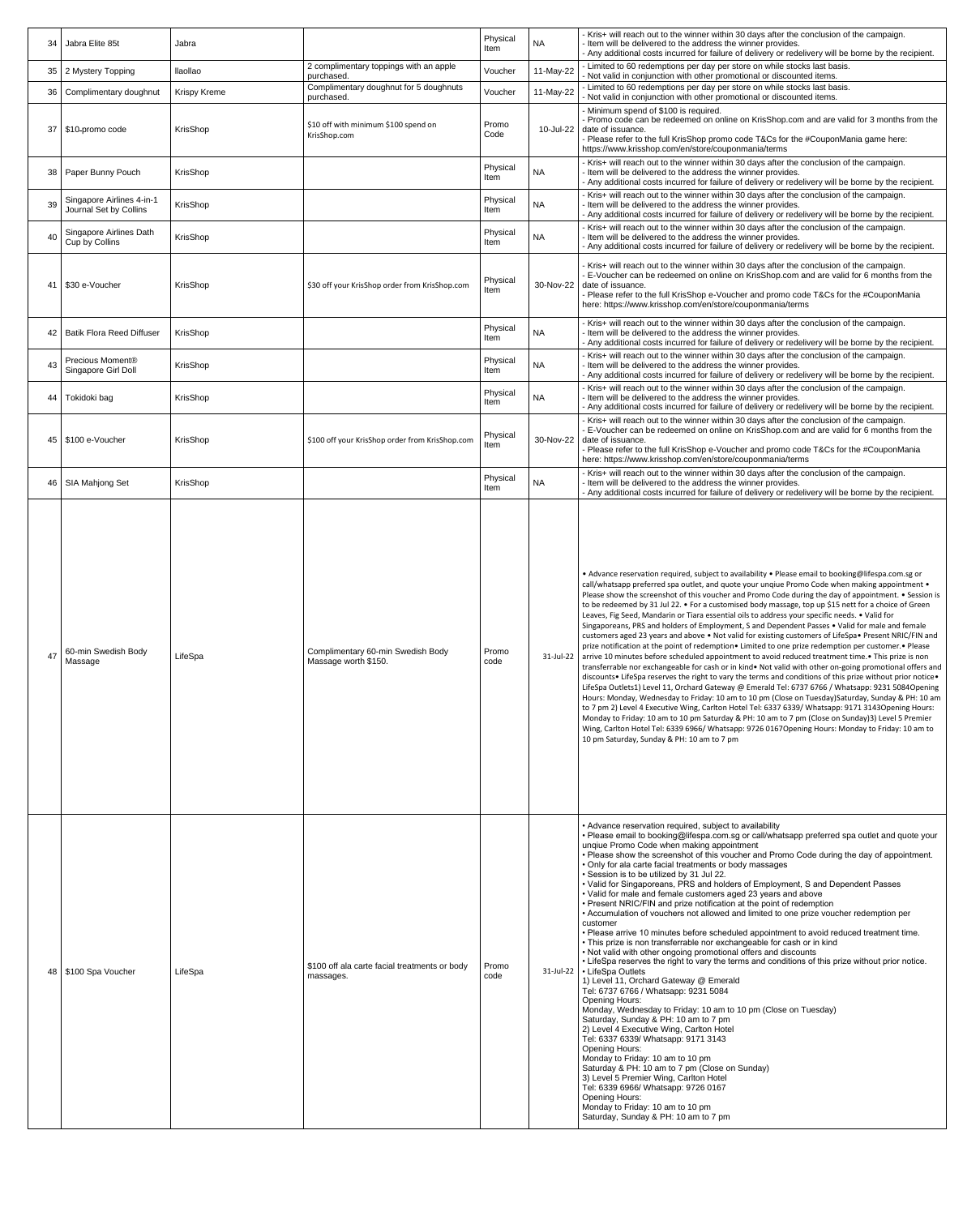| 49        | S10 Cash Voucher                                | <b>Mellower Coffee</b>       | \$10 off the bill with min. \$20 spend.                                                                      | Voucher            | 11-May-22              | - Voucher is valid at Mellower Coffee Bugis and Jewel Changi outlets only.<br>- Discount applies to food and beverage purchase only.<br>- This voucher cannot be exchanged for cash.<br>All visuals used in promotional collaterals are strictly for illustration purposes only.<br>- Voucher cannot be used in conjunction with any other promotions or voucher.<br>- Mellower Coffee Singapore reserves the right to vary and amend these terms and conditions<br>at any time without prior notice.                                                                                                                                                                                                                                                                                                                                                                                                                                                                                                                                                                                                                                                                                                                                                                                                                                                                                                                                                                                                                                                                                                                                                                                                                                                                                           |
|-----------|-------------------------------------------------|------------------------------|--------------------------------------------------------------------------------------------------------------|--------------------|------------------------|-------------------------------------------------------------------------------------------------------------------------------------------------------------------------------------------------------------------------------------------------------------------------------------------------------------------------------------------------------------------------------------------------------------------------------------------------------------------------------------------------------------------------------------------------------------------------------------------------------------------------------------------------------------------------------------------------------------------------------------------------------------------------------------------------------------------------------------------------------------------------------------------------------------------------------------------------------------------------------------------------------------------------------------------------------------------------------------------------------------------------------------------------------------------------------------------------------------------------------------------------------------------------------------------------------------------------------------------------------------------------------------------------------------------------------------------------------------------------------------------------------------------------------------------------------------------------------------------------------------------------------------------------------------------------------------------------------------------------------------------------------------------------------------------------|
|           | 50 Gift Set                                     | <b>Mellower Coffee</b>       | Complimentary gift set with 2 boxes of 5pcs<br>drip bag coffe and a mini kettle.                             | Voucher            | 11-May-22              | Redemption to be done at at Mellower Coffee Bugis outlet.<br>While stocks last.                                                                                                                                                                                                                                                                                                                                                                                                                                                                                                                                                                                                                                                                                                                                                                                                                                                                                                                                                                                                                                                                                                                                                                                                                                                                                                                                                                                                                                                                                                                                                                                                                                                                                                                 |
| 51        | \$20 Cash Voucher                               | Mimi Restaurant              | \$20 off the bill with \$150 min spend.                                                                      | Voucher            |                        | - Limited to a maximum of 1 redemption per transaction. - Reservations must be made in<br>advance via 8879 0688 / mimi@theriverhouse.sg - This voucher is valid for purchase of F&B<br>items only - This voucher is valid till 30 June 2022 - This voucher is not valid the eve of and on<br>Public Holidays - This voucher must be presented upon arrival at the restaurant to enjoy the<br>offer - This voucher is not refundable or exchangeable for cash - This voucher is non-<br>exchangeable and refundable - This voucher is not valid with other in-store promotion or<br>discount. - The Management reserves the right to amend the offer without prior notice - Other<br>terms and conditions apply                                                                                                                                                                                                                                                                                                                                                                                                                                                                                                                                                                                                                                                                                                                                                                                                                                                                                                                                                                                                                                                                                  |
| 52        | <b>Complimentary Peking</b><br>Duck             | Mimi Restaurant              | Complimentary Peking Duck with min. \$300<br>spend.                                                          | Voucher            |                        | - Limited to a maximum of 1 redemption per transaction.<br>- Reservations must be made in advance via 8879 0688 / mimi@theriverhouse.sg<br>- This voucher is valid for purchase of F&B items only<br>- This voucher is valid till 30 June 2022<br>- This voucher is not valid the eve of and on Public Holidays<br>- This voucher must be presented upon arrival at the restaurant to enjoy the offer<br>- This voucher is not refundable or exchangeable for cash<br>- This voucher is non-exchangeable and refundable<br>- This voucher is not valid with other in-store promotion or discount.<br>- The Management reserves the right to amend the offer without prior notice<br>Other terms and conditions apply                                                                                                                                                                                                                                                                                                                                                                                                                                                                                                                                                                                                                                                                                                                                                                                                                                                                                                                                                                                                                                                                            |
| 53        | \$50 Cash Voucher                               | Mirage Aesthetic             | \$50 off Mirage aesthetic treatments only.                                                                   | Promo<br>Code      | 30-Jun-22              | Session is to be redeemed by 30 Jun 22.<br>- Redeem voucher by making an appointment via call or visiting the outlet, and quote your<br>unique Promo Code. Show the screenshot of your voucher and Promo Code on the day of<br>appointment.<br>- \$50 voucher can be used for Mirage aesthetic treatments only.<br>\$50 voucher is not redeemable for cash, non-transferable and resale is prohibited.<br>\$50 voucher cannot be combined with other vouchers and is not valid with other promotions<br>and offers.<br>- First time customers can use \$50 voucher for trial promotions, however unused balance will<br>not be refunded.<br>- Mirage Aesthetic reserves the right to amend the terms & conditions without prior notice.<br>- This voucher is redeemable at all Mirage Aesthetic Outlets.                                                                                                                                                                                                                                                                                                                                                                                                                                                                                                                                                                                                                                                                                                                                                                                                                                                                                                                                                                                        |
| 54        | Miracle Collagen Ampoule                        | Mirage Aesthetic             | Complimentary box of Mirage Miracle<br>Collagen Ampoule. Apply to skin for<br>increased collagen production. | Voucher            | 11-May-22              | - Redemption at Mirage Aesthetic Outlets only.<br>Complimentary product is not redeemable for cash.<br>- Please call to check on product availability at the outlet before visiting.                                                                                                                                                                                                                                                                                                                                                                                                                                                                                                                                                                                                                                                                                                                                                                                                                                                                                                                                                                                                                                                                                                                                                                                                                                                                                                                                                                                                                                                                                                                                                                                                            |
| 55        | <b>Crème Caramel Dessert</b>                    | Mrs Pho                      | <b>Complimentary Creme Caramel Dessert with</b><br>min. \$30 spend.                                          | Voucher            | 11-May-22              | Maximum redemption of one voucher per transaction.<br>Applicable for participating outlets only.                                                                                                                                                                                                                                                                                                                                                                                                                                                                                                                                                                                                                                                                                                                                                                                                                                                                                                                                                                                                                                                                                                                                                                                                                                                                                                                                                                                                                                                                                                                                                                                                                                                                                                |
| 56        | <b>Saigon Salty Lemonade</b>                    | Mrs Pho                      | Complimentary Saigon Salty Lemonade with<br>min. \$30 spend.                                                 | Voucher            | 11-May-22              | Maximum redemption of one voucher per transaction.<br>Applicable for participating outlets only.                                                                                                                                                                                                                                                                                                                                                                                                                                                                                                                                                                                                                                                                                                                                                                                                                                                                                                                                                                                                                                                                                                                                                                                                                                                                                                                                                                                                                                                                                                                                                                                                                                                                                                |
| 57        | Summer Iced Tea                                 | Mrs Pho                      | Complimentary Summer Iced Tea with min.<br>\$30 spend.                                                       | Voucher            | 11-May-22              | Maximum redemption of one voucher per transaction.<br>Applicable for participating outlets only.                                                                                                                                                                                                                                                                                                                                                                                                                                                                                                                                                                                                                                                                                                                                                                                                                                                                                                                                                                                                                                                                                                                                                                                                                                                                                                                                                                                                                                                                                                                                                                                                                                                                                                |
| 58<br>59  | Wasabi 35g Canister<br>Corn Potage 35g Canister | MyEureka<br>MyEureka         | Complimentary can of Wasabi popcorn (35g)<br>Complimentary can of Corn Potage popcorn                        | Voucher<br>Voucher | 11-May-22<br>11-May-22 | Redemption to be made only at the Jewel Changi outlet.<br>Redemption to be made only at the Jewel Changi outlet.                                                                                                                                                                                                                                                                                                                                                                                                                                                                                                                                                                                                                                                                                                                                                                                                                                                                                                                                                                                                                                                                                                                                                                                                                                                                                                                                                                                                                                                                                                                                                                                                                                                                                |
| 60        | Kimchi 90g Canister                             | MyEureka                     | (35g)<br>Complimentary can of Kimchi popcorn (90g)                                                           | Voucher            | 11-May-22              | Redemption to be made only at the Jewel Changi outlet.                                                                                                                                                                                                                                                                                                                                                                                                                                                                                                                                                                                                                                                                                                                                                                                                                                                                                                                                                                                                                                                                                                                                                                                                                                                                                                                                                                                                                                                                                                                                                                                                                                                                                                                                          |
| 61        | Matcha Choco 35g<br>Canister                    | MyEureka                     | Complimentary can of Matcha Choco<br>popcorn (35g)                                                           | Voucher            | 11-May-22              | Redemption to be made only at the Jewel Changi outlet.                                                                                                                                                                                                                                                                                                                                                                                                                                                                                                                                                                                                                                                                                                                                                                                                                                                                                                                                                                                                                                                                                                                                                                                                                                                                                                                                                                                                                                                                                                                                                                                                                                                                                                                                          |
| $62 \mid$ | White Coffee 35g Canister                       | MyEureka                     | Complimentary can of White Coffee popcorn<br>(35g)                                                           | Voucher            | 11-May-22              | Redemption to be made only at the Jewel Changi outlet.                                                                                                                                                                                                                                                                                                                                                                                                                                                                                                                                                                                                                                                                                                                                                                                                                                                                                                                                                                                                                                                                                                                                                                                                                                                                                                                                                                                                                                                                                                                                                                                                                                                                                                                                          |
|           | 63 20% Off                                      | N20 Nail Spa                 | 20% off all a-la-carte services.                                                                             | Voucher            | 11-May-22              | - For first time customers of N20 Nail Spa only.<br>Not valid in conjunction with other discount and promotions.                                                                                                                                                                                                                                                                                                                                                                                                                                                                                                                                                                                                                                                                                                                                                                                                                                                                                                                                                                                                                                                                                                                                                                                                                                                                                                                                                                                                                                                                                                                                                                                                                                                                                |
|           | 64   \$10 Cash Voucher                          | <b>Neal's Yard Remedies</b>  | \$10 off regular-priced items.                                                                               | Voucher            |                        | - This voucher entitles you to \$10 off regular priced items storewide.<br>- Valid for use storewide excluding accessories and gift vouchers.<br>- Only one voucher can be redeemed per transaction per customer.<br>11-May-22 - Multiple vouchers cannot be combined.<br>- Not valid with other ongoing promotions, member privileges or discounts.<br>- Voucher is redeemable in-store only, at the following location: Takashimaya S.C., #B1-52<br>Ngee Ann City.                                                                                                                                                                                                                                                                                                                                                                                                                                                                                                                                                                                                                                                                                                                                                                                                                                                                                                                                                                                                                                                                                                                                                                                                                                                                                                                            |
|           | Radiance Wild Rose Body<br>Collection           | <b>Neal's Yard Remedies</b>  | <b>Complimentary Radiance Wild Rose Body</b><br>Collection.                                                  | Voucher            | 11-May-22              | - Item to be redeeemed at Neal's Yard Remedies' boutique at Takashimaya S.C., #B1-52 Ngee<br>Ann City.                                                                                                                                                                                                                                                                                                                                                                                                                                                                                                                                                                                                                                                                                                                                                                                                                                                                                                                                                                                                                                                                                                                                                                                                                                                                                                                                                                                                                                                                                                                                                                                                                                                                                          |
|           | 66 50% Off                                      | <b>NERF Action Xperience</b> | 50% off ALL IN admission tickets.                                                                            | Promo<br>Code      | 31-May-22              | - Applicable to ALL IN tickets.<br>- Make your bookings online https://www.nerfax.com.sg/ticket-info<br>Valid till 31 May 2022. Strictly no extension allowed.                                                                                                                                                                                                                                                                                                                                                                                                                                                                                                                                                                                                                                                                                                                                                                                                                                                                                                                                                                                                                                                                                                                                                                                                                                                                                                                                                                                                                                                                                                                                                                                                                                  |
| 67        | 20% off                                         | <b>NERF Action Xperience</b> | 20% off selected retail items on-site.                                                                       | Voucher            | 31-May-22              | - Applicable for selected retail items on-site.<br>- Applicable to the following range of products: Rival Helios, MEGA Cycloneshock, Microshots<br>Zombie and Ultra Scream Machine<br>- Valid till 31 May 2022. Strictly no extension allowed.                                                                                                                                                                                                                                                                                                                                                                                                                                                                                                                                                                                                                                                                                                                                                                                                                                                                                                                                                                                                                                                                                                                                                                                                                                                                                                                                                                                                                                                                                                                                                  |
|           | 68   Pair of Admission Tickets                  | <b>NERF Action Xperience</b> | Complimentary pair of ALL IN admission<br>tickets.                                                           | Physical<br>Item   | 31-May-22              | Only Guests 7 years and above are allowed to participate in the activities. - For Conquer (for<br>guests 7 years and above and minimum height requirement of 1.3m for The Summit) - This is<br>only valid for single entry. - This ticket is valid till 31 May 2022. Strictly no extension of date. -<br>Tickets and wristbands issued or purchased are non-refundable, non-transferable and not for<br>re-sale. - Void if altered, tampered or damaged. - Not valid with other promotions, discounts,<br>vouchers and any other offers. - This ticket is not exchangeable for cash. - Grip socks (any type)<br>are required while you are in the venue. Ticket prices exclude NAX grip socks. - Covered sports<br>shoes are required for activities within Compete and the rope courses at Challenge & Conquer.<br>- Proof of birth date may be required upon check-in. - All guests are required to read and<br>acknowledge NAX Singapore Pte Ltd waiver form before entering the Venue. Guests are<br>welcome to do so online or onsite. - Admission is at the ticket holder's own risk. NAX Singapore<br>Pte Ltd will not be responsible for any loss, damage, or injury sustained by the ticket holder<br>while at the venue. Any assistance provided by NAX Singapore Pte Ltd shall not be construed<br>as admission of liability. - Admission to NAX is subject to Our Terms & Conditions, - Venue<br>Operating Hours are subject to change without prior notice. - NAX Singapore Pte Ltd reserves<br>the right to amend the ticket packages, rates and governing terms and conditions without prior<br>notice. - In the event of dispute, NAX Singapore Pte Ltd's electronic records shall prevail. - The<br>Terms & Conditions (hyperlink to NAX website T&C) are intended to be read. |
|           | 69 20% Off                                      | <b>Play Gelato</b>           | 20% off your bill.                                                                                           | Voucher            | 11-May-22              | - Applicable to regular-priced items only.<br>- The voucher must be presented to staff before ordering.<br>Play Gelato reserves the right to refuse to accept the voucher if presented after ordering.<br>- Not applicable in conjunction with other promotions, discounts, offers or vouchers.                                                                                                                                                                                                                                                                                                                                                                                                                                                                                                                                                                                                                                                                                                                                                                                                                                                                                                                                                                                                                                                                                                                                                                                                                                                                                                                                                                                                                                                                                                 |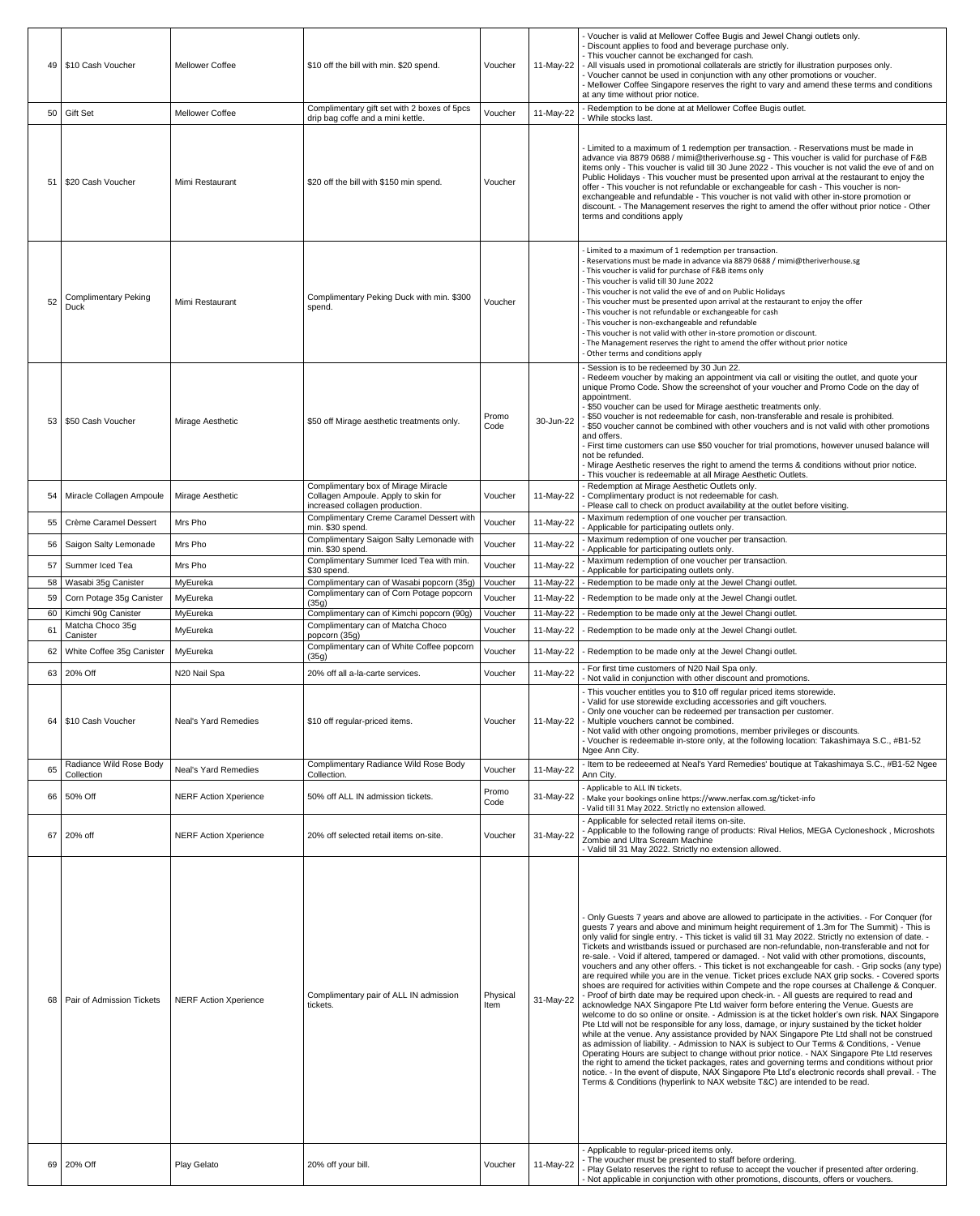| 71              | 70   \$50 Cash Voucher<br>S100 Cash Voucher  | Princess's Cottage: The Nails<br>Story<br>Princess's Cottage: The Nails<br>Story | Enjoy \$50 off Princess's Cottage full range<br>of services.<br>Redeem prize by making booking via call.<br>Enjoy \$100 off Princess's Cottage full range<br>of services.<br>Redeem prize by making booking via call. | Promo<br>Code<br>Promo<br>Code | 31-Jul-22<br>31-Jul-22                | - Voucher valid till 31 July 2022. Strictly no extension allowed.<br>- Present your NRIC, and the screenshot of your voucher and unique promo code during<br>appointment.<br>- Discount is non-transferable.<br>- Prior booking of appointment is required and kindly quote "Kris+" during booking, before 20<br>May 22.<br>- Appointment slots are subject to availability.<br>- Appointment Hotline: 90901500 (Tampines Mart), 90611500 (The Seletar Mall), 87271500<br>(111 Somerset)<br>- For more information, visit www.princessscottage.com<br>- Voucher valid till 31 July 2022. Strictly no extension allowed.<br>- Present your NRIC, and the screenshot of your voucher and unique promo code during<br>appointment.<br>- Discount is non-transferable.<br>- Prior booking of appointment is required and kindly quote "Kris+" during booking, before 20<br>May 22.<br>- Appointment slots are subject to availability.<br>- Appointment Hotline: 90901500 (Tampines Mart), 90611500 (The Seletar Mall), 87271500<br>(111 Somerset)<br>- For more information, visit www.princessscottage.com<br>- Recipient must email reservations@tallship.com.sg with the promo code and preferred sailing |
|-----------------|----------------------------------------------|----------------------------------------------------------------------------------|-----------------------------------------------------------------------------------------------------------------------------------------------------------------------------------------------------------------------|--------------------------------|---------------------------------------|-----------------------------------------------------------------------------------------------------------------------------------------------------------------------------------------------------------------------------------------------------------------------------------------------------------------------------------------------------------------------------------------------------------------------------------------------------------------------------------------------------------------------------------------------------------------------------------------------------------------------------------------------------------------------------------------------------------------------------------------------------------------------------------------------------------------------------------------------------------------------------------------------------------------------------------------------------------------------------------------------------------------------------------------------------------------------------------------------------------------------------------------------------------------------------------------------------------|
|                 | 72   Sunday Lunch Cruise                     | <b>Royal Albatross</b>                                                           | Complimentary pair of Sunday Lunch Cruise<br>tickets                                                                                                                                                                  | Promo<br>Code                  | 6 months<br>after<br>campaign<br>ends | date (subjected to availability)<br>- Complimentary tickets are strictly non-transferable, refundable, or exchangeable for cash.<br>- Complimentary Tickets do not hold any monetary value.<br>- Complimentary Tickets will need to be used within a 6-month period.<br>- Applicable for stated sailing event only, not transferable to any other dine and sail events                                                                                                                                                                                                                                                                                                                                                                                                                                                                                                                                                                                                                                                                                                                                                                                                                                    |
|                 | 73   Breakfast Cruise                        | <b>Royal Albatross</b>                                                           | Complimentary pair of Breakfast Cruise<br>tickets                                                                                                                                                                     | Promo<br>Code                  | 6 months<br>after<br>campaign<br>ends | - Recipient must email reservations@tallship.com.sg with the promo code and preferred sailing<br>date (subjected to availability)<br>- Complimentary tickets are strictly non-transferable, refundable, or exchangeable for cash.<br>- Complimentary Tickets do not hold any monetary value.<br>Complimentary Tickets will need to be used within a 6-month period.<br>- Applicable for stated sailing event only, not transferable to any other dine and sail events                                                                                                                                                                                                                                                                                                                                                                                                                                                                                                                                                                                                                                                                                                                                     |
|                 | 74   \$20 Cash Voucher                       | <b>Royal Albatross</b>                                                           | \$20 off your cruise tickets.                                                                                                                                                                                         | Promo<br>Code                  |                                       | 11-May-22   Discount is applicable with minimum purchase of 2 tickets                                                                                                                                                                                                                                                                                                                                                                                                                                                                                                                                                                                                                                                                                                                                                                                                                                                                                                                                                                                                                                                                                                                                     |
|                 | 75   \$50 Cash Voucher                       | <b>Royal Albatross</b>                                                           | \$50 off your cruise tickets.                                                                                                                                                                                         | Promo<br>Code                  |                                       | 11-May-22   Discount is applicable with minimum purchase of 2 tickets                                                                                                                                                                                                                                                                                                                                                                                                                                                                                                                                                                                                                                                                                                                                                                                                                                                                                                                                                                                                                                                                                                                                     |
| 76              | 15% Off                                      | Shunji Matsuo                                                                    | 15% off all services.                                                                                                                                                                                                 | Promo<br>Code                  | 11-May-22                             | - Prior booking is strictly required.<br>- This voucher is valid for redemption till 31 Jul 22.<br>- Please state or mention the Promo Code when making your appointment.<br>- Please show a screenshot of this voucher and Promo Code when paying payment.<br>- Not valid with any other card privileges, vouchers and promotions.<br>- This voucher is non-transferable, non-refundable and not exchangeable for cash.<br>- Where voucher is used in breach of above terms & Conditions, Shunji Matsuo reserves the<br>right to refuse redemption of voucher.                                                                                                                                                                                                                                                                                                                                                                                                                                                                                                                                                                                                                                           |
|                 | <b>Simmons Queen Size</b><br><b>Mattress</b> | <b>Simmons</b>                                                                   | Simmons® Beautyrest Silver Garland Lux<br>Firm, Non-Flip. Queen size, worth<br>\$9,599. Simmons will reach out to winner for<br>collection details.                                                                   | Physical<br>Item               | 11-May-22                             | - Prizes awarded are non-exchangeable, non-refundable, and non-transferable.- Not applicable<br>for any upgrade / downgrade of model or sizes.<br>- Delivery by June 2022.<br>Simmons will reach out to winner after the end of the campaign.                                                                                                                                                                                                                                                                                                                                                                                                                                                                                                                                                                                                                                                                                                                                                                                                                                                                                                                                                             |
| 78              | 15% Off Treatment                            | <b>Sultans of Shave</b>                                                          | 15% off The Deluxe Experience and The<br>Sultan Experience treatment.                                                                                                                                                 | Voucher                        | 11-May-22                             | Redemptions only to be done at Sultans of Shave's Jewel outlet<br>Not valid with any other promotions and 1 redemption per customer                                                                                                                                                                                                                                                                                                                                                                                                                                                                                                                                                                                                                                                                                                                                                                                                                                                                                                                                                                                                                                                                       |
|                 | 79   \$30 Cash Voucher                       | Sulwhasoo                                                                        | \$30 off your purchase on regular-priced<br>items, with a minimum spend of \$200.                                                                                                                                     | Voucher                        | 11-May-22                             | - With minimum spend of \$200.<br>Only one cash voucher can be used for one transaction.<br>- For regular-priced product purchase only.<br>- Not in conjunction with other discount and promotions.                                                                                                                                                                                                                                                                                                                                                                                                                                                                                                                                                                                                                                                                                                                                                                                                                                                                                                                                                                                                       |
|                 | 80   \$50 Cash Voucher                       | Sunnystep                                                                        | \$50 off your purchase on any regular-priced<br><i>items.</i>                                                                                                                                                         | Voucher                        | 11-May-22                             | - Only one cash voucher can be used for each purchase.<br>- For regular priced items only.<br>- Not applicable in conjunction with other discount and promotions.<br>- This voucher entitles you to \$50 off regular priced items storewide.                                                                                                                                                                                                                                                                                                                                                                                                                                                                                                                                                                                                                                                                                                                                                                                                                                                                                                                                                              |
|                 | 81   \$50 Cash Voucher                       | <b>SVS</b>                                                                       | \$50 off regular-priced items.                                                                                                                                                                                        | Voucher                        | 11-May-22                             | - Valid for use storewide excluding accessories and gift vouchers.<br>- Only one voucher can be redeemed per transaction per customer.<br>- Multiple vouchers cannot be combined.<br>- Not valid with other ongoing promotions, member privileges or discounts.<br>- Voucher is redeemable in-store only, at Bowers & Wilkins' Funan Mall #04-09 outlet.                                                                                                                                                                                                                                                                                                                                                                                                                                                                                                                                                                                                                                                                                                                                                                                                                                                  |
|                 | 82 Micro 3000 Subwoofer                      | SVS                                                                              | Complimentary Micro 3000 Subwoofer worth<br>\$1,450.                                                                                                                                                                  | Voucher                        | 11-May-22                             | - Item to be redeemed at Bowers & Wilkins' Funan Mall #04-09 outlet.                                                                                                                                                                                                                                                                                                                                                                                                                                                                                                                                                                                                                                                                                                                                                                                                                                                                                                                                                                                                                                                                                                                                      |
|                 | 83   \$15 Off 1 week trial                   | The Ring                                                                         | \$15 off when you purchase a 1-week trial.                                                                                                                                                                            | Promo<br>Code                  | 20-May-22                             | - To redeem voucher, email to trorchard@thering.sg with the screenshot of this voucher and your<br>unique Promo Code, by 20 May 22.<br>- Voucher must be redeemed by 20 May 22, strictly no extensions.<br>- Present the screenshot of this voucher and unique Promo Code on 1st visit.<br>-1 voucher may only be used by 1 customer.<br>- Vaccinated personnel only.                                                                                                                                                                                                                                                                                                                                                                                                                                                                                                                                                                                                                                                                                                                                                                                                                                     |
| 84              | 3 months membership                          | The Ring                                                                         | Complimentary 3-month membership at The<br>Ring worth \$1,000.                                                                                                                                                        | Promo<br>Code                  | 20-May-22                             | - Valid for 1st time customers only.<br>- To redeem voucher, email to trorchard@thering.sg with the screenshot of this voucher and your<br>unique Promo Code, by 20 May 22.<br>- Voucher must be redeemed by 20 May 22, strictly no extensions.<br>- Present the screenshot of this voucher and unique Promo Code on 1st visit.<br>- 1 voucher may only be used by 1 customer.<br>- Available at The Ring Orchard.<br>- Vaccinated personnel only.                                                                                                                                                                                                                                                                                                                                                                                                                                                                                                                                                                                                                                                                                                                                                        |
|                 | 85   Necktie Gift Set                        | The Shirt Bar                                                                    | Necktie Gift Set from The Shirt Bar (worth<br>\$59.90                                                                                                                                                                 | Voucher                        | 11-May-22                             | - Item to be redeemed only at The Shirt Bar's Suntec City boutique.<br>- Item type, color and model is subjected to availability. If unavailable, item may be replaced with<br>an alternative subject to The Shirt Bar's discretion.                                                                                                                                                                                                                                                                                                                                                                                                                                                                                                                                                                                                                                                                                                                                                                                                                                                                                                                                                                      |
|                 | 86   Bowtie Gift Set                         | The Shirt Bar                                                                    | Bowtie Gift Set from The Shirt Bar (worth<br>\$59.90                                                                                                                                                                  | Voucher                        | 11-May-22                             | - Item to be redeemed only at The Shirt Bar's Suntec City boutique.<br>- Item type, color and model is subjected to availability. If unavailable, item may be replaced with<br>an alternative subject to The Shirt Bar's discretion.                                                                                                                                                                                                                                                                                                                                                                                                                                                                                                                                                                                                                                                                                                                                                                                                                                                                                                                                                                      |
| 87 <sup>°</sup> | Tie Clip Gift Set                            | The Shirt Bar                                                                    | Tie Clip Gift Set from The Shirt Bar (worth<br>\$59.90)                                                                                                                                                               | Voucher                        | 11-May-22                             | - Item to be redeemed only at The Shirt Bar's Suntec City boutique.<br>- Item type, color and model is subjected to availability. If unavailable, item may be replaced with<br>an alternative subject to The Shirt Bar's discretion.                                                                                                                                                                                                                                                                                                                                                                                                                                                                                                                                                                                                                                                                                                                                                                                                                                                                                                                                                                      |
|                 | 88   Cufflinks Gift Set                      | The Shirt Bar                                                                    | Cufflinks Gift Set from The Shirt Bar (worth<br>\$59.90                                                                                                                                                               | Voucher                        | 11-May-22                             | - Item to be redeemed only at The Shirt Bar's Suntec City boutique.<br>- Item type, color and model is subjected to availability. If unavailable, item may be replaced with<br>an alternative subject to The Shirt Bar's discretion.                                                                                                                                                                                                                                                                                                                                                                                                                                                                                                                                                                                                                                                                                                                                                                                                                                                                                                                                                                      |
| 89              | Complimentary Ajitama                        | <b>Tsuta Japanese Dining</b>                                                     | Complimentary peice of Ajitama with min.<br>\$30 spend.                                                                                                                                                               | Voucher                        | 11-May-22                             | - Maximum redemption of one voucher per transaction.                                                                                                                                                                                                                                                                                                                                                                                                                                                                                                                                                                                                                                                                                                                                                                                                                                                                                                                                                                                                                                                                                                                                                      |
| 90              | <b>Complimentary Pork Char</b><br>Siu        | <b>Tsuta Japanese Dining</b>                                                     | Complimentary slice of Pork Char Siu with<br>min. \$30 spend.                                                                                                                                                         | Voucher                        | 11-May-22                             | Maximum redemption of one voucher per transaction.                                                                                                                                                                                                                                                                                                                                                                                                                                                                                                                                                                                                                                                                                                                                                                                                                                                                                                                                                                                                                                                                                                                                                        |
| 91              | Complimetary Bamboo<br>Shoot                 | <b>Tsuta Japanese Dining</b>                                                     | Complimentary Bamboo Shoot with min. \$30<br>spend.                                                                                                                                                                   | Voucher                        | 11-May-22                             | - Maximum redemption of one voucher per transaction.                                                                                                                                                                                                                                                                                                                                                                                                                                                                                                                                                                                                                                                                                                                                                                                                                                                                                                                                                                                                                                                                                                                                                      |
|                 | 92   Iced Teabags                            | <b>TWG Tea</b>                                                                   | Complimentary box of Iced Tea Bags.                                                                                                                                                                                   | Voucher                        | 11-May-22                             | Redemption of Iced Teabag is only available at the TWG Tea Swissotel outlet.<br>-This voucher entitles you to a redemption of 1 box of TWG Tea Iced Teabags, subject to<br>availability. If unavailable, the item may be replaced with an alternative subject to TWG Tea's<br>discretion.<br>- Not valid with other promotions, vouchers, privileges and is not exchangeable for cash.<br>- Voucher must be utilised in full. Strictly no extension of the E-voucher is allowed.<br>- TWG Tea management reserves the right to amend the terms and conditions without prior<br>notice. In case of any dispute, the decision of TWG Tea shall be final.                                                                                                                                                                                                                                                                                                                                                                                                                                                                                                                                                    |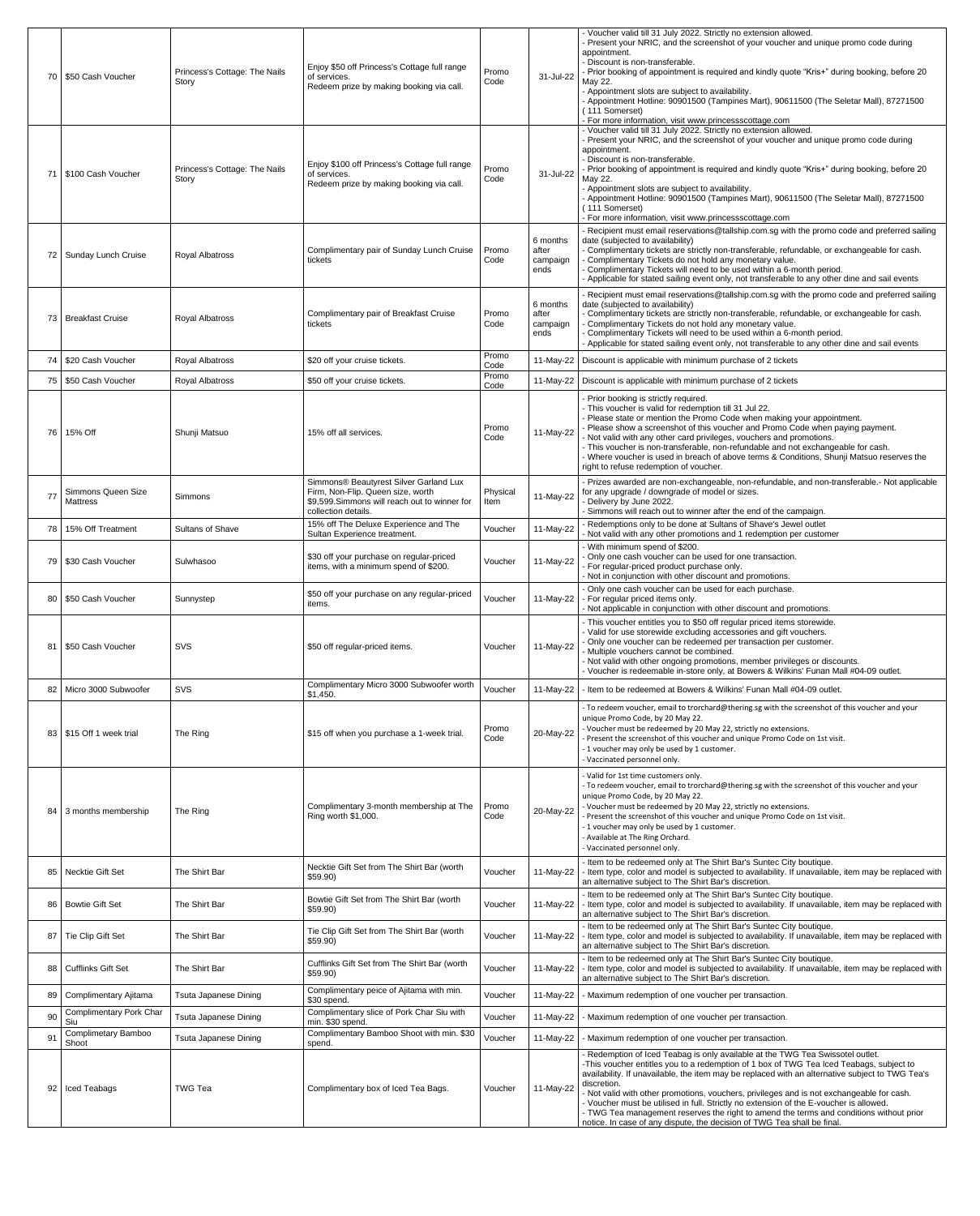|     |                                                              |                |                                                                                                                               |                  |           | - This voucher is only applicable with a minimum spend of \$80 on retail purchase in a single                                                                                                                                                                                                                                                                                                                                                                                                                                                                                                                                                                                                                                                                                                                                                                                                                                                                                                                                                                                                                                                                     |
|-----|--------------------------------------------------------------|----------------|-------------------------------------------------------------------------------------------------------------------------------|------------------|-----------|-------------------------------------------------------------------------------------------------------------------------------------------------------------------------------------------------------------------------------------------------------------------------------------------------------------------------------------------------------------------------------------------------------------------------------------------------------------------------------------------------------------------------------------------------------------------------------------------------------------------------------------------------------------------------------------------------------------------------------------------------------------------------------------------------------------------------------------------------------------------------------------------------------------------------------------------------------------------------------------------------------------------------------------------------------------------------------------------------------------------------------------------------------------------|
|     | 93   \$8 Cash Voucher                                        | <b>TWG Tea</b> | \$8 off your retail purchase with min \$80<br>spend.                                                                          | Voucher          | 11-May-22 | receipt.<br>- Expired voucher will not be accepted or extended.<br>- Valid for retail purchases made at TWG Tea Boutiques at Swissotel and Republic Plaza only.<br>- Not valid for use in conjunction with other promotions, vouchers and privileges; not<br>exchangeable for cash. Unused amount is non-refundable.<br>- TWG Tea Management reserves the right to amend the Terms & Conditions without prior<br>notice. In case of any dispute, the decision of TWG Tea shall be final.                                                                                                                                                                                                                                                                                                                                                                                                                                                                                                                                                                                                                                                                          |
| 94  | \$50 Cash Voucher                                            | Xin Cuisine    | \$50 off the bill with min. \$200 spend.                                                                                      | Promo<br>Code    | 30-Jun-22 | - \$50 discount is nett price (inclusive of service charge & government tax). - Minimum spend of<br>\$200 is before service charge & government tax. - Voucher will not be accepted if dining<br>reservation is made through third-party platforms (e.g. Eatigo, Chope & Quandoo). -<br>Reservation has to be done directly via phone, in-person or email at least 1 day before the<br>dining visit. - Voucher is valid till 30 June 2022. No extension will be entertained. - Voucher is<br>not cash redeemable and not replaceable if lost or stolen. - Voucher is to be presented to<br>restaurant host before ordering. - Voucher is not redeemable with other promotions, discounts,<br>offers or vouchers. - Voucher is not applicable for Dim Sum. - Voucher is not applicable for use<br>during Eve of Public Holiday, Public Holiday, and Special Occasions (Mothers' Day, Fathers'<br>Day etc.) Please check with restaurant for blackout dates. - Vouchers are for one-time use only.<br>Any residual value of the vouchers is non-refundable. - The management reserves the right to<br>amend the terms & conditions as necessary.                    |
| 95  | \$20 Cash Voucher                                            | Xin Cuisine    | \$20 off the bill with min. \$120 spend.                                                                                      | Promo<br>Code    |           | \$20 discount is nett price (inclusive of service charge & government tax).<br>- Minimum spend of \$120 is before service charge & government tax.<br>- Voucher will not be accepted if dining reservation is made through third-party platforms (e.g.<br>Eatigo, Chope & Quandoo).<br>- Reservation has to be done directly via phone, in-person or email at least 1 day before the<br>dining visit.<br>- Voucher is valid till 30 June 2022. No extension will be entertained.<br>30-Jun-22   - Voucher is not cash redeemable and not replaceable if lost or stolen.<br>- Voucher is to be presented to restaurant host before ordering.<br>- Voucher is not redeemable with other promotions, discounts, offers or vouchers.<br>- Voucher is not applicable for Dim Sum.<br>- Voucher is not applicable for use during Eve of Public Holiday, Public Holiday, and Special<br>Occasions (Mothers' Day, Fathers' Day etc.) Please check with restaurant for blackout dates.<br>- Vouchers are for one-time use only. Any residual value of the vouchers is non-refundable.<br>- The management reserves the right to amend the terms & conditions as necessary. |
| 96  | <b>Built-in Oven with Smoke</b><br><b>Ventilation System</b> | Mayer          | Mayer 60cm Built-in Oven with Smoke<br><b>Ventilation System</b><br>Mayer will reach out to winner for collection<br>details. | Physical<br>Item | 20-May-22 | Prizes awarded are non-exchangeable, non-refundable, non-transferable.<br>Prizes to be redeemed by 20 May 2022, or otherwise considered forfeited.<br>- Mayer Marketing reserves the right to replace any prize with a prize of equivalent value at any<br>time without prior notice.<br>- Mayer Marketing reserves the right to amend terms and conditions without prior notice.<br>Mayer will contact winner to arrange for the prize delivery and installation.                                                                                                                                                                                                                                                                                                                                                                                                                                                                                                                                                                                                                                                                                                |
| 97  | <b>Wine Chiller</b>                                          | Mayer          | Mayer 28 Bottles Wine Chiller<br>Mayer will reach out to winner for collection<br>details.                                    | Physical<br>Item | 20-May-22 | Prizes awarded are non-exchangeable, non-refundable, non-transferable.<br>Prizes to be redeemed by 20 May 2022, or otherwise considered forfeited.<br>- Mayer Marketing reserves the right to replace any prize with a prize of equivalent value at any<br>time without prior notice.<br>- Mayer Marketing reserves the right to amend terms and conditions without prior notice.<br>Mayer will contact winner to arrange for the prize delivery and installation.                                                                                                                                                                                                                                                                                                                                                                                                                                                                                                                                                                                                                                                                                                |
|     | 98   Air Fryer                                               | Mayer          | Mayer 3.3L Air Fryer. Redeem prize at<br>Mayer Ubi showroom.                                                                  | Voucher          | 20-May-22 | Prizes awarded are non-exchangeable, non-refundable, non-transferable.<br>Redeem by 20 May 2022, or otherwise considered forfeited.<br>Redeem at Mayer Ubi showroom at 71 Ubi Crescent, Excalibur Centre, #06-02, Singapore<br>408571.<br>- Mayer Marketing reserves the right to replace any prize with a prize of equivalent value at any<br>time without prior notice.                                                                                                                                                                                                                                                                                                                                                                                                                                                                                                                                                                                                                                                                                                                                                                                         |
| 99  | Digital Multi-Cooker                                         | Mayer          | Mayer Digital Multi-Cooker (Mint). Redeem<br>prize at Mayer Ubi showroom.                                                     | Voucher          | 20-May-22 | - Mayer Marketing reserves the right to amend terms and conditions without prior notice.<br>Prizes awarded are non-exchangeable, non-refundable, non-transferable.<br>Redeem by 20 May 2022, or otherwise considered forfeited.<br>Redeem at Mayer Ubi showroom at 71 Ubi Crescent, Excalibur Centre, #06-02, Singapore<br>408571.<br>- Mayer Marketing reserves the right to replace any prize with a prize of equivalent value at any<br>time without prior notice.<br>- Mayer Marketing reserves the right to amend terms and conditions without prior notice.                                                                                                                                                                                                                                                                                                                                                                                                                                                                                                                                                                                                 |
|     | 100   Digital Multi-Cooker                                   | Mayer          | Mayer Digital Multi-Cooker (Pink). Redeem<br>prize at Mayer Ubi showroom.                                                     | Voucher          | 20-May-22 | Prizes awarded are non-exchangeable, non-refundable, non-transferable.<br>Redeem by 20 May 2022, or otherwise considered forfeited.<br>Redeem at Mayer Ubi showroom at 71 Ubi Crescent, Excalibur Centre, #06-02, Singapore<br>408571.<br>- Mayer Marketing reserves the right to replace any prize with a prize of equivalent value at any<br>time without prior notice.<br>- Mayer Marketing reserves the right to amend terms and conditions without prior notice.                                                                                                                                                                                                                                                                                                                                                                                                                                                                                                                                                                                                                                                                                             |
|     | 101   Mistral USB Fan                                        | Mayer          | Mistral Mimica No.X Typhoon 8"<br>Rechargeable USB Fan (Green). Redeem<br>prize at Mayer Ubi showroom.                        | Voucher          | 20-May-22 | Prizes awarded are non-exchangeable, non-refundable, non-transferable.<br>Redeem by 20 May 2022, or otherwise considered forfeited.<br>Redeem at Mayer Ubi showroom at 71 Ubi Crescent, Excalibur Centre, #06-02, Singapore<br>408571.<br>- Mayer Marketing reserves the right to replace any prize with a prize of equivalent value at any<br>time without prior notice.<br>- Mayer Marketing reserves the right to amend terms and conditions without prior notice.                                                                                                                                                                                                                                                                                                                                                                                                                                                                                                                                                                                                                                                                                             |
|     | 102   Mistral USB Fan                                        | Mayer          | Mistral Mimica No.X Typhoon 8"<br>Rechargeable USB Fan (Red). Redeem<br>prize at Mayer Ubi showroom.                          | Voucher          | 20-May-22 | Prizes awarded are non-exchangeable, non-refundable, non-transferable.<br>Redeem by 20 May 2022, or otherwise considered forfeited.<br>Redeem at Mayer Ubi showroom at 71 Ubi Crescent, Excalibur Centre, #06-02, Singapore<br>408571.<br>- Mayer Marketing reserves the right to replace any prize with a prize of equivalent value at any<br>time without prior notice.<br>- Mayer Marketing reserves the right to amend terms and conditions without prior notice.                                                                                                                                                                                                                                                                                                                                                                                                                                                                                                                                                                                                                                                                                             |
| 103 | 15% Off at Mayer<br>Showrooms                                | Mayer          | Enjoy 15% off regular-priced items at Mayer<br>showrooms, with a minimum spend of \$100.                                      | Voucher          | 11-May-22 | - Valid with minimum spend of \$100, on regular priced items only, excluding Disney X Mayer<br>collections.<br>- Redeemable at Mayer Showrooms at IMM, Causeway Point, Woodland 11, Singapore Post<br>Centre and Ubi Excalibur Centre. • Mayer Marketing reserves the right to amend terms and<br>conditions without prior notice.                                                                                                                                                                                                                                                                                                                                                                                                                                                                                                                                                                                                                                                                                                                                                                                                                                |
| 104 | 15% off on Mayer E-store                                     | Mayer          | Enjoy 15% off regular-priced items at Mayer<br>E-store, with a minimum spend of \$100.                                        | Promo<br>Code    |           | - Valid with minimum spend of \$100, on regular priced items only, excluding Disney X Mayer<br>collections.<br>20-May-22   - Valid till 20 May 2022.<br>Redeemable at www.mayer.sg.<br>Mayer Marketing reserves the right to amend terms and conditions without prior notice.                                                                                                                                                                                                                                                                                                                                                                                                                                                                                                                                                                                                                                                                                                                                                                                                                                                                                     |
|     | 105 20% Off                                                  | HoneyWorld     | 20% off regular-priced items with \$150 min.<br>spend.                                                                        | Promo<br>Code    | 30-Jun-22 | - Only valid for regular price items.<br>- Not valid in conjunction with other promotions, vouchers, and discounts.<br>- Valid for both in-store and e-store use.<br>- Visit https://www.honeyworld.sg/ for your purchase.<br>Valid till 30 June 2022.                                                                                                                                                                                                                                                                                                                                                                                                                                                                                                                                                                                                                                                                                                                                                                                                                                                                                                            |
|     | 106   \$20 Cash Voucher                                      | HoneyWorld     | \$20 off regular-priced items with \$150 min.<br>spend.                                                                       | Voucher          | 11-May-22 | - Minimum spend of \$150 is required.<br>- Only valid for regular-price items.<br>- Not valid in conjunction with other promotions, vouchers, and discounts.<br>Valid for in-store use only.                                                                                                                                                                                                                                                                                                                                                                                                                                                                                                                                                                                                                                                                                                                                                                                                                                                                                                                                                                      |